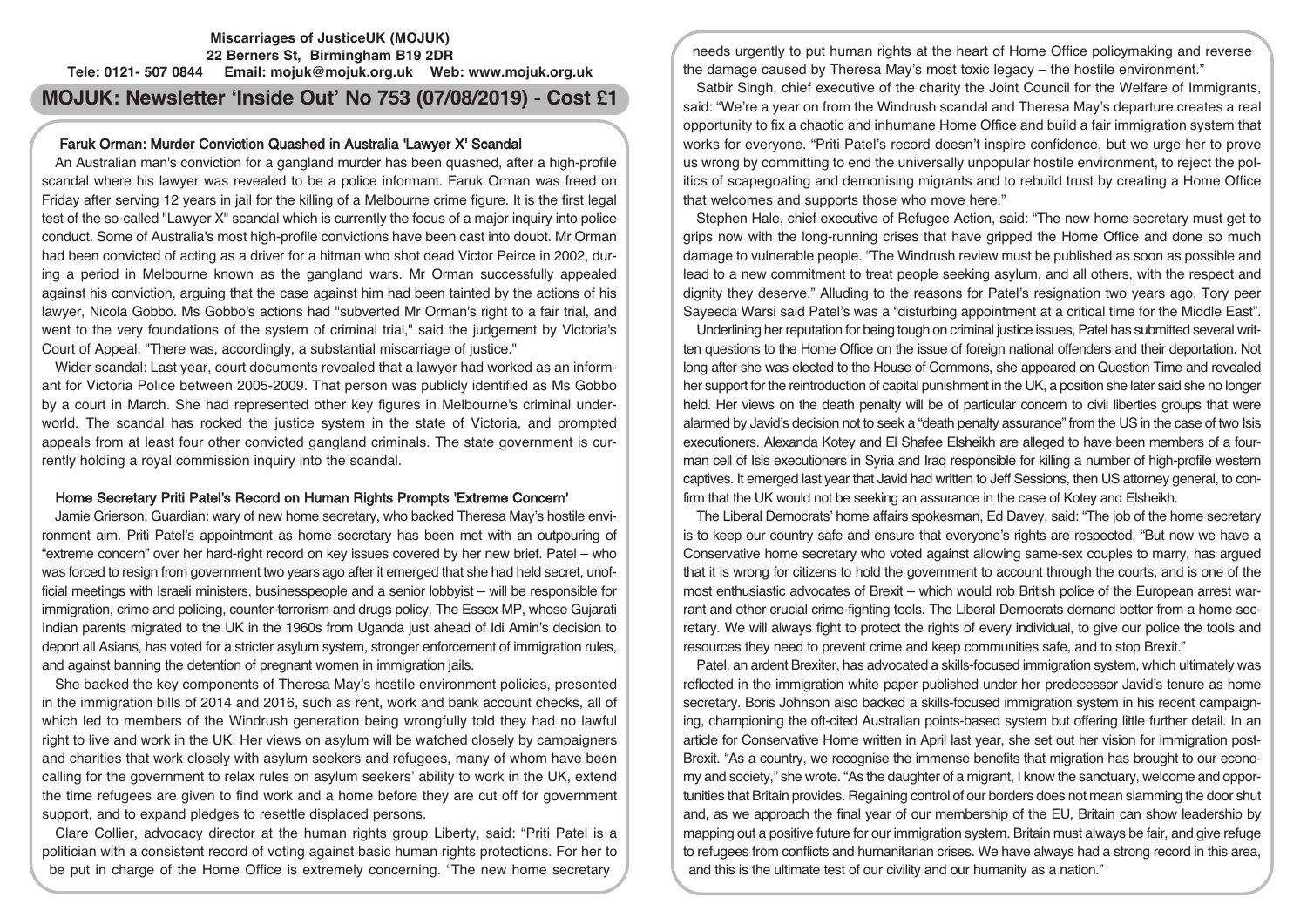# INQUEST Calls For Action as Suicide, Self-Harm and Violence in Prison Continues to Rise

The Ministry of Justice has today (25 July 2019) released the latest statistics on 'Safety in Custody', highlighting an increase in self-inflicted deaths and self-harm in the 12 months to June 2019. This continues the historically high level of deaths in prison, seen in the past six years. The key statistics on deaths in prison in the 12 months to June 2019 include: 86 self-inflicted deaths, up 6% from 81 in the previous year. This represents one self-inflicted death in prison every four days. 309 deaths in prison in total, only two fewer than the past 12 months despite increased investment and scrutiny. 165 deaths which the MOJ describe due to "natural causes". INQUEST's casework and monitoring show these deaths often reflect serious lapses in care (see notes). 55 deaths recorded as 'other' or awaiting classification, a particularly high number.In the 12 months to March 2019, self-harm levels have increased by 24% from the previous year, once again reaching record highs. Self-harm incidents requiring hospital attendance have increased in male establishments by 4% and by 34% in female establishments. In the child and youth prison estate, there was a 30% increase in self-harm incidents. Overall, this reflects rising levels of distress in prisons.

Deborah Coles, Director of INQUEST, said: "Every four days a person in prison takes their own life. Appalling inspection reports, damning inquest findings, and statistics on yet more deaths, have become so regular that those in power seem to forget these are human beings to whom the state owes a duty of care. Families continue to be traumatised, not only by the deaths, but by the failure to enact change. Deaths, self-harm, violence, impoverished regimes and conditions are the daily reality of the prison system. Despair and distress are at unprecedented levels in failing institutions within a failing system. The failure to act on warnings from inspection, monitoring, investigation bodies and inquests exposes an accountability vacuum allowing dangerous practices to continue. The new Justice Secretary must act upon what are clear solutions - tackle sentencing policy, reduce the prison population and redirect resources to community health and welfare services. This however requires bold and decisive action at a political and institutional level, not more empty words." Levels of assaults in prison have also risen, reaching record highs. This comes despite programmes of investment focused on reducing violence and increasing security over the period in the 10 most 'challenging' prisons. In the 10 prisons themselves, the total number of deaths has risen.

Analysis of INQUEST's casework shows that recent inquests on deaths in prison highlight repeated and systemic failings around self-harm and suicide risk management (known as ACCT procedures), drug prescribing processes, communication, record keeping, inadequate healthcare, and procedural failures and delays. See relevant inquests in the notes. The Office for National Statistics has also published experimental statistics looking at the risk of suicide and drug-related deaths for men in prison compared to the general male population. They found, the risk of male prisoners dying by suicide was 3.7 times higher than the general male population during the 9-year period they considered.

# New Inquiry: MPs To Investigate the Ageing Prison Population

The number of people in prison aged over 50 is projected to grow from 13,616 in June 2018, to 14,100 (3.6% increase) in June 2022. The number over 60 is projected to grow from 5,009 to 5,600 (12% increase) over the same period, and those aged over 70 from 1,681 to 2,000 (19% increase). The proportion of people aged over 60 is also expected to rise as a proportion of the total prison population. These projections result from more offenders aged 50

and over being sent to prison than are being released – driven by increases in sexual offence proceedings since 2012. Offenders are also receiving longer sentences, which also raises the numbers turning 50, 60 or 70 while in custody. The Committee's inquiry will examine the challenges older prisoners face and the services they need, including the adequacy of accommodation, purposeful activity, provision of health and social care, resettlement and whether a national strategy for the treatment of older prisoners is needed.

Chair of the Justice Committee, Bob Neill MP, said: "Prisons are often unfit for the needs of older people and the Committee is concerned that more and more older prisoners are living in unsuitable accommodation without access to proper health and social care or the wider prison regime. The Chief Inspector has said that it is disappointing that there is no clear strategy for older prisoners and the Committee wants to get to the bottom of what is being done to support this cohort of prisoners and what plans are being made for the future as the number of older prisoners increases. The Justice Committee last looked at this issue six years ago and we are concerned that little progress has been made since then. Our new inquiry seeks to identify the extent of the problem and to recommend what can be done to improve the situation."

Terms of reference: The Committee invites written evidence submissions on some or all of the following points via the Committee's website by 1st October 2019.

1) What are the characteristics of older prisoners, what types of offences are they in prison for and how is this demographic likely to change in the future? 2) What challenges do older prisoners face, what services do they need and are there barriers to them accessing these? 3) Is the design of accommodation for older prisoners appropriate and what could be done to improve this? 4) How do older prisoners interact with the prison regime and what purposeful activity is available to them? 5) Does the provision of both health and social care, including mental health, meet the needs of older prisoners and how can services be made more effective? 6) Do prisons, healthcare providers, local authorities and other organisations involved in the care of older prisoners collaborate effectively? 7) Are the arrangements for the resettlement of older prisoners effective? 8) Does the treatment of older prisoners comply with equality legislation and human rights standards? 9) Whether a national strategy for the treatment of older prisoners should be established; and if so what it should contain? Guidance on submitting evidence to Select Committees can be viewed here. https://is.gd/PNXnV5

Background: The Committee published a report on older prisoners in 2013. The Committee found that there was a lack of provision of social care for older prisoners and that there was confusion as to which authorities were responsible for what. The Committee highlighted that much of the current accommodation was built for young men and was not appropriately configured for older prisons. A lack of mental health provision was also raised as a significant issue.

The Committee returned to the issue as part of its recent inquiry Prison Population 2022. The Committee found that although there is good provision in some prisons, physical constraints in the prison estate mean that older and infirm prisoners are not always well accommodated, with cell showers and walkways largely inaccessible. Places in palliative care units and dedicated units for older prisoners are insufficient for the size of the population and in some cases, they are held in healthcare beds as the only suitable accommodation.

As part of its current inquiry into prison governance, the Committee looked at the oversight and commissioning arrangements for healthcare in prisons. The Committee heard from witnesses that healthcare for older prisoners was a growing issue. Dr Sarah Bromley, National Medical Director at Care UK, told the Committee that "the fabric of the buildings does not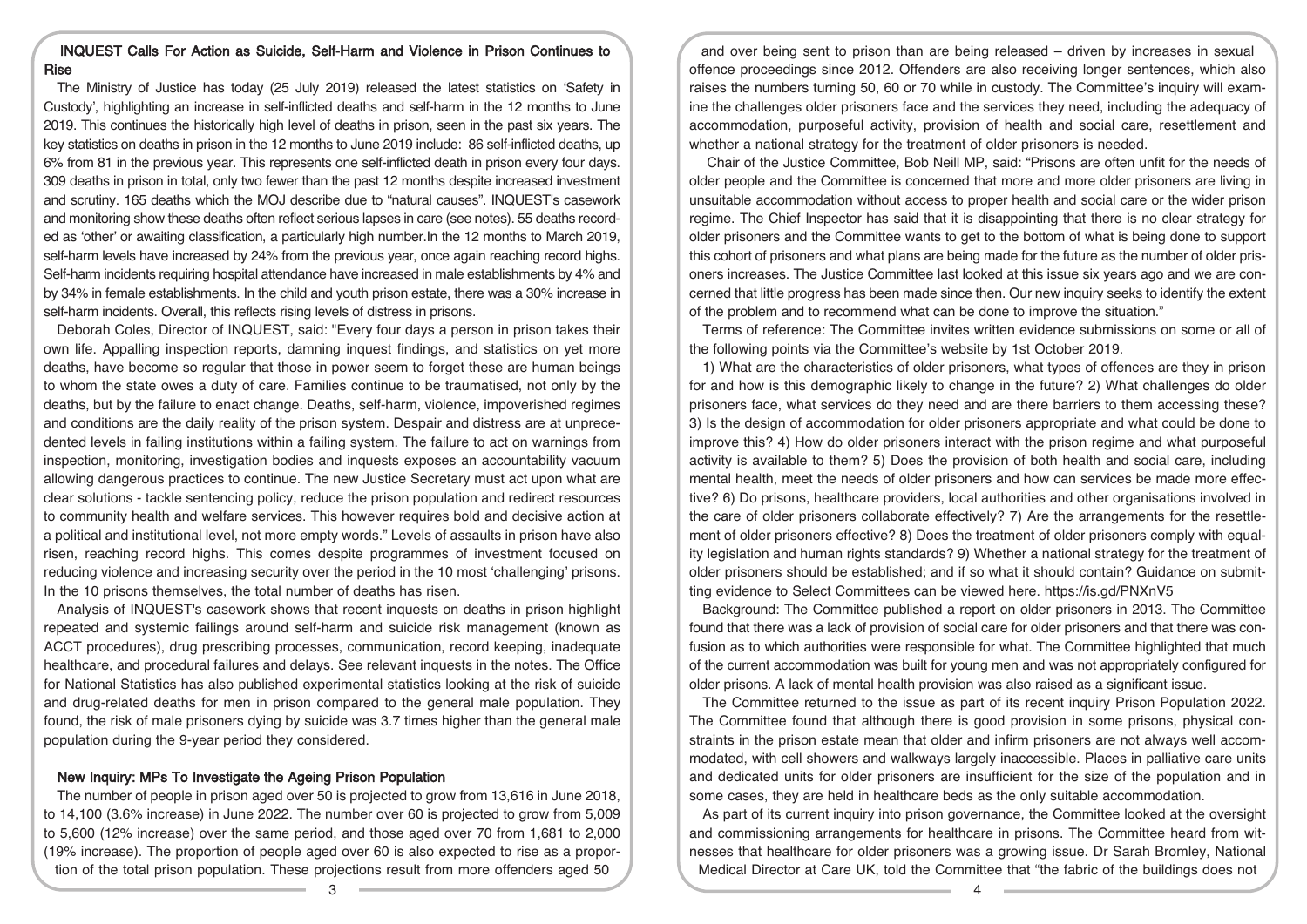lend itself to caring for people who are wheelchair-bound or have poor mobility. Social care is very patchy across the country, and how well social care is working has a big impact on health as well. For the frail elderly, particularly those with dementia, we are struggling to provide what they need to keep them safe and healthy."

Information on how to submit written evidence: https://is.gd/tDfhLj

The deadline for submitting written evidence via the Committee's website is Tuesday 1 October 2019. Please note that the Committee may not investigate or intervene in individual cases. Submissions may make reference to individual cases for illustrative purposes, provided they are not the subject of legal proceedings currently before UK courts.

Written submissions should be made via the web portal. https://is.gd/tDfhLj

Submissions need not address every aspect of the terms of reference and should be no longer than 3,000 words. The Committee values diversity and seeks to ensure this where possible. We encourage members of underrepresented groups to submit written evidence.

#### Getting Into Jail Free

Two women were promptly arrested after complaining to police that a hitman they hired had ripped them off. The 52-year-old woman and her 20-year-old daughter allegedly plotted with the daughter's 29-year-old boyfriend to find and kill the older woman's ex-partner. The boyfriend, who police believe had convinced the others he was a spy with powerful connections, was allegedly paid €7,000 as a deposit. However, when the hit did not take place, the women contacted the national police in their home country of Spain to accuse the boyfriend of fraud, El País reports. All three have now been arrested, charged and are awaiting court proceedings for arranging a contract killing.

#### All Courts and Tribunals Have Inherent Jurisdiction to Grant Access to Documents

The UK Supreme Court has ruled that all courts and tribunals have an inherent jurisdiction to grant access to court documents in a judgment reaffirming the principle of open justice. Lady Hale, delivering the judgment, urged the bodies responsible for framing the court rules in each part of the UK to "give consideration to the questions of principle and practice raised by this case".

The judgment was handed down in a dispute between Cape Intermediate Holdings Ltd and the Asbestos Victims Support Group Forums UK, in which the Media Lawyers Association intervened. The case concerned a decision by Master McCloud to allow the Forum to obtain copies of a trial bundle related to a six-week trial in 2017 in which Cape was the defendant and which ended in settlement.

In July 2018, the Court of Appeal allowed an appeal by Cape, holding that the documents which a non-party could be allowed to access were more limited than the Master had held, but upholding the Forum's entitlement to copies of a large range of documents.

Refusing an appeal by Cape, Lady Hale said: "The constitutional principle of open justice applies to all courts and tribunals exercising the judicial power of the state. It follows that, unless inconsistent with statute or the rules of court, all courts and tribunals have an inherent jurisdiction to determine what that principle requires in terms of access to documents or other information placed before the court or tribunal in question. "The extent of any access permitted by the court's rules is not determinative (save to the extent that they may contain a valid prohibition). It is not correct to talk in terms of limits to the court's jurisdiction when what is in fact in question is how that jurisdiction should be exercised in the particular case." In a post-script, she added: "We would urge the bodies responsible for framing the court rules in each part of the United

Kingdom to give consideration to the questions of principle and practice raised by this case. About the importance and universality of the principles of open justice there can be no argument. But we are conscious that these issues were raised in unusual circumstances, after the end of the trial, but where clean copies of the documents were still available. We have heard no argument on the extent of any continuing obligation of the parties to co-operate with the court in furthering the open justice principle once the proceedings are over. This and the other practical questions touched on above are more suitable for resolution through a consultative process in which all interests are represented than through the prism of an individual case."

### Brazil Jail Riot in Para State Leaves 57 Dead as Gangs Fight

BBC News: At least 57 people have been killed in a prison riot in Brazil which saw rival gangs battle for five hours, officials say. Gang members from one prison block invaded another part of Altamira jail in Pará state. Sixteen of the dead were decapitated and the remainder suffocated after part of the prison was set on fire, officials said at a news conference. Two prison officers who were taken hostage have since been freed. The violence began at about 07:00 local time (10:00 GMT) on Monday 29th July, and ended at around noon, officials said.

Members of the Comando Classe A (CCA) gang set fire to a cell where rival gang members from Comando Vermelho (Red Command) were kept, the Pará state government said in a statement. The structure of the cell allowed the fire to spread quickly, resulting in the death by asphyxiation of some inmates. Officials said that the two prison officers taken hostage were soon released, because the goal of the attack was to strike at the rival gang - rather than at the prison guards. There had been no prior warning or signs of an impending attack on this scale, the statement said. Video reported to be from the prison carried by Brazilian media showed smoke billowing from at least one prison building, while another clip appeared to show inmates walking around on the rooftops. The prison in Altamira where Monday's violence broke out has a capacity of 200, but was occupied by 309 prisoners. Officials denied it was overcrowded.

The Ministry of Justice said that ringleaders of the violence will be transferred to more secure units in federal jails. Violence in Brazilian prisons is not uncommon. The country has the world's third-largest prison population of some 700,000 people, and overcrowding is a widespread problem. Clashes between rival gangs are frequent, as are riots. In May, 40 people were killed on the same day in four different prisons in Manaus in Amazonas state - a day after 15 died in prison fights in the area. More than 130 people were killed in January 2017 alone, as violence broke out in several prisons between the country's two largest gangs, resulting in lengthy riots and the eventual transfer of hundreds of prisoners. Brazil's far-right President Jair Bolsonaro has vowed to bring in tighter controls in prisons, while building more across the country. But this will not be straightforward as most prisons are controlled at the state level.

What causes violence in Brazil's jails? Overcrowding - A crackdown on violent and drug-related offences has seen the country's prison population boom in recent decades. Overcrowding makes it hard for prison authorities to keep rival factions separate. It also raises tensions inside the cells, with inmates competing for limited resources such as mattresses and food. Gang warfare: Killings between rival gang members are common in Brazilian prisons. This was exacerbated when a twodecade truce of sorts broke down in recent years between two of the country's most powerful gangs - the Sao Paulo-based First Capital Command (PCC) drug gang and Rio de Janeiro's Red Command. Lack of resources: Many Brazilian prisons are underfunded. Poorly-trained and badlypaid prison guards often face inmates who not only outnumber them but who also feel they have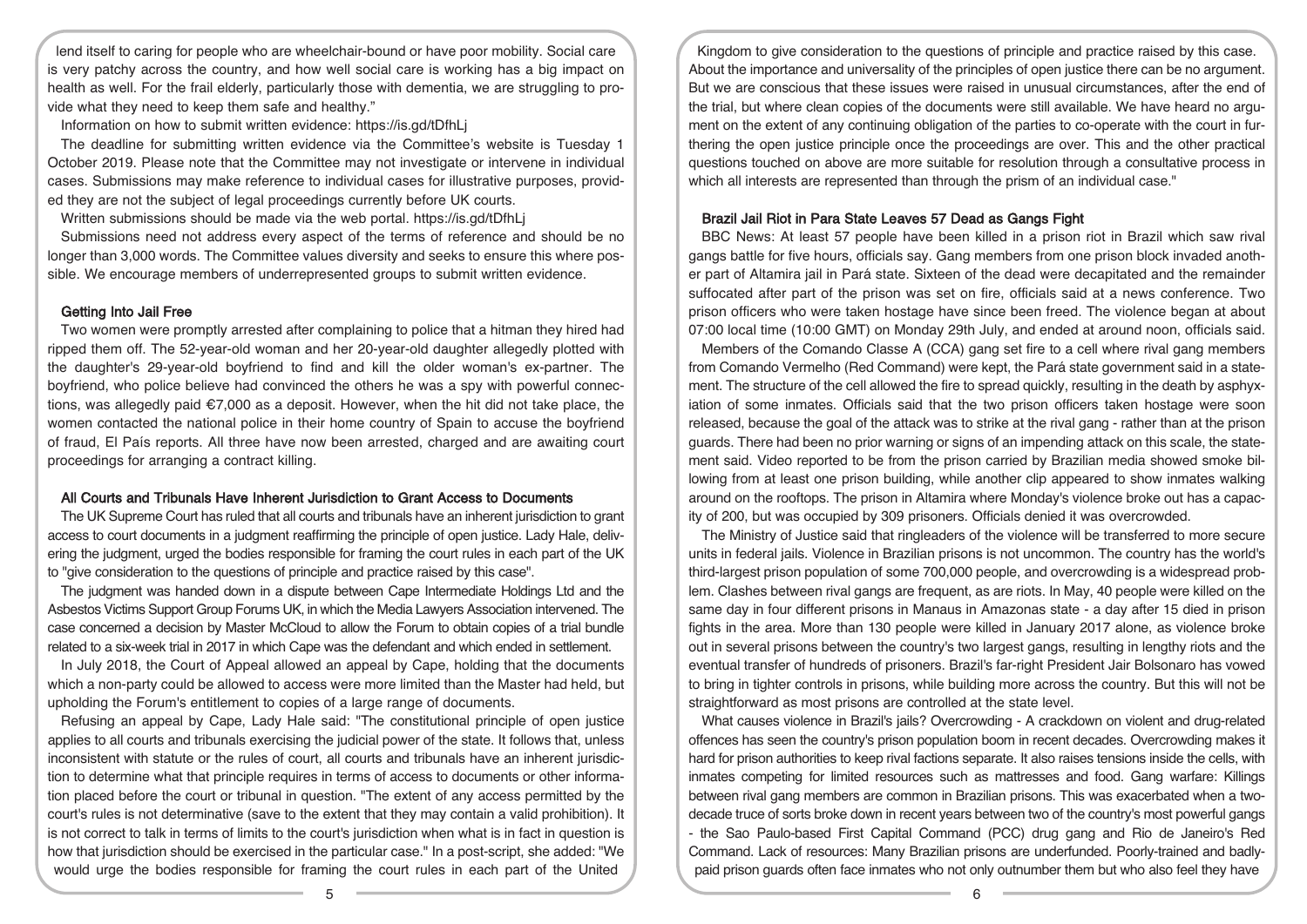#### little to lose as they face long sentences already.

Man Wrongfully Arrested Following Serious Attack on Fiancée Awarded Over €1 Million Irish Legal News: A man who was wrongfully arrested on suspicion of attacking his fiancée, even though she insisted it was another man, has been awarded over €1 million by an Irish High Court jury. Gerald Jennings, 34, sued the Garda Commissioner and the State over his arrest in Carlow on 2 December 2012 on suspicion of attacking Martha Kowalczyk, RTÉ reports. Her attacker, Colvin Keogh, 26, was jailed for seven years in 2014 after being found guilty of assault causing serious harm and sexual assault. Mr Jennings was sleeping in his fiancée's apartment near where she was attacked when gardaí woke him. Gardaí told the court that Mr Jennings was drunk and abusive, and they began to suspect he was the attacker after spotting a handbag which they understood had been stolen from Ms Kowalczyk.

However, a jury found that the actions of gardaí, who pepper sprayed Mr Jennings three times, were not reasonably necessary for the purpose of affecting a lawful arrest for breach of the peace and being drunk and disorderly, and that his detention was unlawful. A total award of €1,152,000 was granted by the jury, including €819,550 in general damages and €330,000 in exemplary damages, with a stay on the award in the event of appeal on condition that €150,000 is paid to Mr Jennings.

### Liberty Loses High Court Challenge to Snooper's Charter

The civil rights group Liberty has lost its latest high court challenge against surveillance laws, saying the ruling allowed the government"to spy on every one of us". In its challenge to parts of the Investigatory Powers Act (IPA) 2016 – which critics have described as the "snooper's charter" – the organisation argued that government surveillance practices were incompatible with human rights law. The charity told the court that, of the multiple powers authorised by the legislation, the ability to interfere with computers, mobiles and other equipment amounted to the greatest invasion of individuals' privacy. In a judgment on Monday, Lord Justice Singh and Mr Justice Holgate dismissed Liberty's claim, rejecting the argument that IPA "does not contain sufficient safeguards against the risk of abuse of power". The judges concluded that the IPA included several "safeguards against the possible abuse of power".

Megan Goulding, a lawyer for Liberty, said the "disappointing judgement" allowed the government to continue "to spy on every one of us, violating our rights to privacy and free expression. We will challenge this judgment in the courts, and keep fighting for a targeted surveillance regime that respects our rights," she said. "These bulk surveillance powers allow the state to hoover up the messages, calls and web history of hordes of ordinary people who are not suspected of any wrongdoing. The court recognised the seriousness of MI5's unlawful handling of our data, which only emerged as a result of this litigation. The security services have shown that they cannot be trusted to keep our data safe and respect our rights."

Appearing at the Royal Courts of Justice in London last month, Martin Chamberlain QC, representing Liberty, argued there were "inherent dangers" in bulk hacking powers, saying the intelligence services could take "remote control of a device, for example, to turn mobile phones with cameras into recording devices or to log keystrokes to capture passwords". Chamberlain warned against "the possibility of abuse of power necessarily exercised in secret, and the generally chilling effect on individuals' communications and expression of ideas caused by the existence of such powers".

In a written submission, Sir James Eadie QC, representing the government, argued that the powers provided by IPA struck "an appropriate balance between security and individual privacy". "The powers under challenge are of critical importance to, and are effective in securing, the protection of the public from a range of serious and sophisticated threats arising in the

context of terrorism, hostile state activity and serious/organised crime," he said. 'Ministers Bullied Justice Watchdog', Say Lawyers

Jon Robins, Justice Gap: Whitehall mandarins unlawfully interfered with the independent miscarriages of justice watchdog and threatened its directors with 'removal', lawyers have claimed. The Justice Gap has seen the minutes of one of the regular meetings between civil servants and the commissioners in February 2018 when the Ministry of Justice's deputy director, Alison Wedge, appeared to insist that the watchdog accepted changes to terms of employment for staff and to the structure of its board. Wedge warned the commission, set up by statute in the wake of the Guildford Four and Birmingham Six debacles, that it would be 'in conflict' with government policy if it did not accept fundamental changes laid out in a ministerial review.

The minutes, obtained under freedom of information legislation, showed that Wedge told the commission that David Gauke, secretary of state for justice 'recommends the appointment of commissioners to HMQ [the Queen] and that similarly he could recommend removal. However, [she] hoped that there would be no need for such a situation to arise'. Glyn Maddocks, a lawyer and special adviser to the all-party parliamentary group on miscarriages of justice, which was launched two years ago, said that it was 'entirely inappropriate for the MoJ to be bullying the CCRC' in the way that the revelations suggest. Concerns over the performance of the CCRC have mounted since it referred just a dozen cases to the Court of Appeal in 2017, only 19 cases in 2018 and just 13 last year. Maddocks argued that the squeeze on funding threatens the commission's independence. Earlier this week, the all-party parliamentary group launched a Westminster commission chaired by Baroness Stern and Lord Garnier, QC, a former Conservative solicitor-general, to look at the commission's role.

The watchdog was created by the Criminal Appeal Act 1995 and began work two years later. The legislation stipulates its independence, saying: 'The commission shall not be regarded as the servant or agent of the Crown.' When the watchdog was launched, its budget was £7.5m and it dealt with 800 cases a year. It received just £5.45m last year with applications running at an average of 1,500 a year which means that for every £10 it had then it has £4 now. 'We need to get to the bottom of how the funding crisis is impacting on the CCRC,' said Maddocks. 'To be truly independent the watchdog must be properly funded. It is also alarming that the CCRC has effectively allowed itself to be comprised. The power of the CCRC resides in the commissioners' ability to refer these cases back to the Court of Appeal.'

Ten years ago nearly all the watchdog's 11 commissioners were on full-time contracts with salaries and pension schemes. Now all but one are employed on a minimum one-day-a-week contracts and paid on a £358 daily rate, and some legal experts are concerned the watchdog is not independent because commissioners no longer have tenure. Criticism has also fallen on Richard Foster, who until last November was the commission's chairman. Foster was a career civil servant and former chief executive of the Crown Prosecution Service. His prosecution background created increasing cause for concern, former commissioner David Jessel, told The JG.

Mr Jessel said the approach of the original commission chairman, Sir Frederick Crawford to the government was 'give us the money and leave us alone'. However, the appointment of Mr Foster, 'led to a closer relationship with the ministry, who saw the CCRC as a somewhat maverick organisation in terms of its governance'. Mr Jessel added: 'There were eventually bitter divisions between Foster and the Commissioners, but the Whitehall view prevailed. The influence of the commissioners – many of them distinguished and independent experts with a concern for miscarriages of justice, who supervised and guided the case workers, was drastically diminished.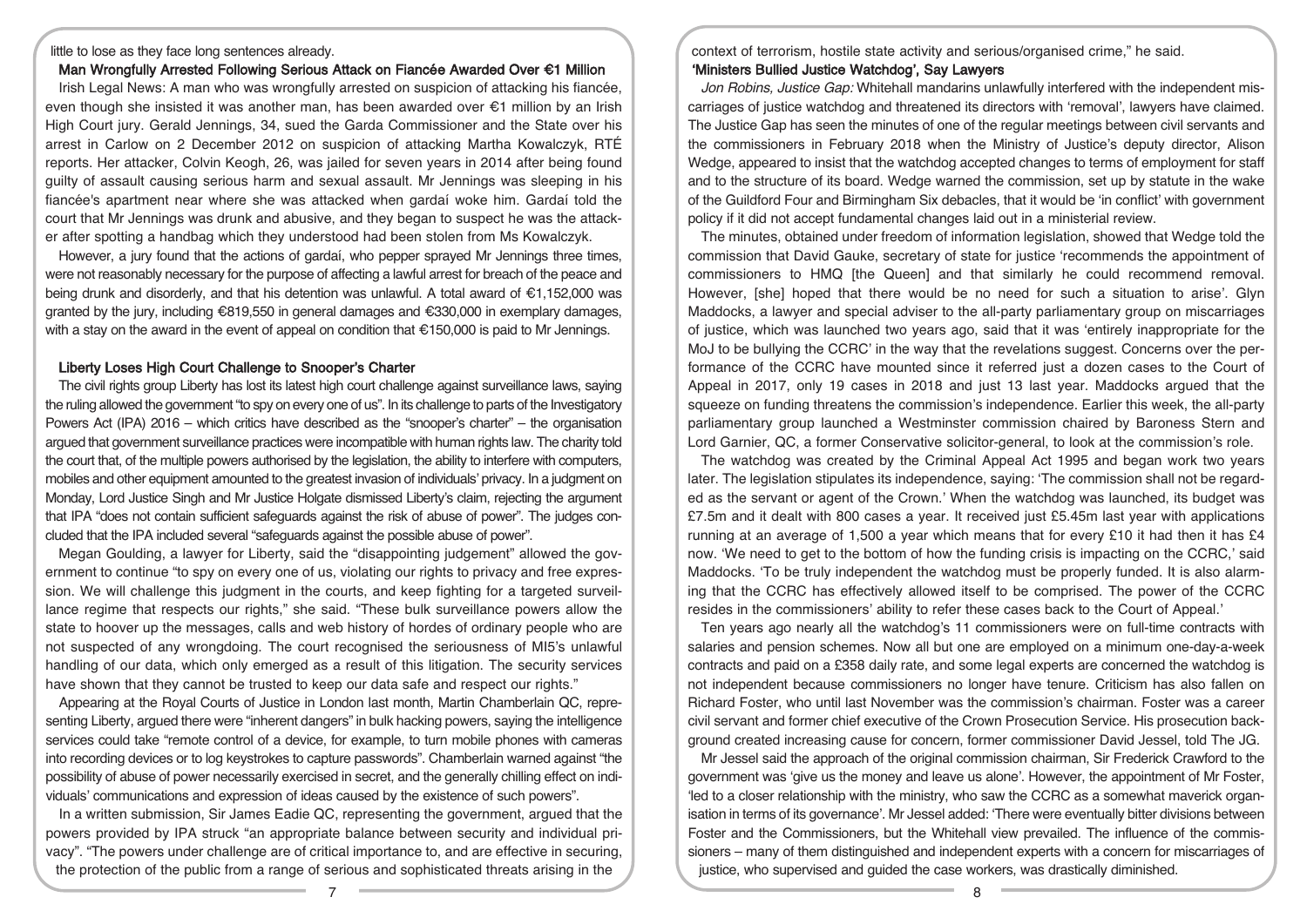'The CCRC, and its dedicated staff, have lost some of the sense of mission which full-time Commissioners brought to the organisation's founding vision. The paltry number of successful investigations is the result – although, laughably, the MoJ takes it as proof that the criminal justice system is working well.' The former chief prosecutor Nazir Afzal applied for the job as CCRC chair but was not successful. He reckons that commissioners have been feeling increasingly marginalised. 'The impact of funding can't be exaggerated. It's having a conscious or unconscious impact on decision making,' he told the Justice Gap. 'Staff clearly know that there's a shortage of judges and judicial time added to an unnecessary requirement fir a very high threshold for referral which means that fewer cases are referred. To pretend otherwise is a dereliction of duty.'

Details of the meeting between the commission and the MoJ in 2018 came to light in the High Court when a decision by the commission to reject the case of a convicted armed robber was challenged on the basis that the group is not sufficiently free of control from the Ministry of Justice. Dean Kingham, of Swain & Co, a specialist public law and prison law solicitors' firm, said: "The independence of the CCRC goes to the heart of the integrity of the justice system. Politicians need to respect that and the CCRC needs to stand up for itself." The Ministry of Justice declined to comment on the allegations.

### Harun Gürbüz v. Turkey - Violation of Article 6 § 3 (c) in Conjunction with Article 6 § 1

The applicant, Harun Gürbüz, is a Turkish national who was born in 1988 and lives in Istanbul (Turkey). The case concerned his complaint that he had been found guilty of crimes including murder on the basis of statements to the police which had been given under duress and without a lawyer being present. Mr Gürbüz was tried and convicted over two attacks on taxi drivers in Istanbul. In the first incident, in January 2007, the driver was stabbed and killed, while in the second, in April of the same year, another driver was stabbed and injured. The police placed the applicant and another man, M.K., under arrest soon after the second incident, and interviewed them.

According to the police's reports of the interviews, when first questioned, the applicant confessed to being involved, along with M.K., in the stabbing of the second taxi driver. He then admitted, when questioned again, to taking part in the murder of the first taxi driver, also with M.K. Both interviews took place without a lawyer being present. The police had tried to obtain a lawyer from the Istanbul Bar Association but it had refused to appoint anyone unless the suspect was a minor, apparently due to strike action. The applicant signed the record of both interviews and only saw a lawyer, hired by his family, after the second questioning. The applicant alleges that his lawyer asked for the second interview to be carried out again, but the police refused. The applicant, accompanied by his lawyer, was subsequently questioned by the Istanbul Public Prosecutor. He confirmed his involvement in the second attack, but alleged that it was M.K. who had actually stabbed the driver.

Moreover, he denied the content of the statements made in the police interview regarding the first incident. He stated that he had not had any connection with the acts of murder and attempted robbery that had taken place in January 2007, and alleged that he had only related what M.K. had told him. The applicant later confirmed that statement to an investigating judge. The applicant was tried by the Istanbul Assize Court for both crimes. During the murder trial, which began in September 2007, he stated that he had been coerced into signing the interview record with his confession in the absence of a lawyer, without being able to read it first. He and M.K. denied all the robbery and murder charges and submitted that their statements had been made under duress. Both men were found guilty in February 2009 and sentenced to life imprisonment for murder and to five years for attempted robbery.

The trial for the attack on the second taxi driver ended in June 2008. Both the applicant and M.K. retracted their statements given at the pre-trial stage and denied attempted robbery. The applicant was convicted and sentenced to five years in jail for attempted robbery and to two years and one month for intentionally causing bodily harm. The applicant complained in particular that his right to a fair trial had been infringed by the use of statements given as the result of coercion while in police custody without access to a lawyer. The Court examined this complaint under Article 6 §§ 1 and 3 (c) (right to a fair trial and right to legal assistance of own choosing) of the European Convention on Human Rights.

Violation of Article 6 § 3 (c) in conjunction with Article 6 § 1 Just satisfaction: The Court held that the finding of a violation constituted in itself sufficient just satisfaction for the non-pecuniary damage sustained by Mr Gürbüz. It awarded him 3,500 euros (EUR) in respect of costs and expenses.

### '50 Shades' Defence: Are the Courts Allowing Women to Consent to Their Own Deaths?

Helena Spector, Justice Gap: The so-called '50 shades' defence operates to insinuate that as women were consenting parties to intercourse, and presumably to 'rough' intercourse, any concomitant violence was equally consensual. Legally, however, this is a misnomer. It is established law that individuals cannot consent to the infliction of bodily harm against themselves, whether during consensual intercourse or otherwise. Although victims can inflict bodily harm on themselves without committing an offence, this does not extend to involving another in such acts, a distinction established in 1993 when a group of men were found guilty of wounding and occasioning actual bodily harm (ABH) while engaging in consensual BDSM. Despite this clear legal precedent, however, versions of the '50 shades' defence have informally proliferated in the court system.

In the last ten years, the number of women killed in violent 'sex games' has increased by 90% and a new 'rough sex' defence has emerged in court for those who admit their homicide. 'Men are using the narrative of women's sexual enjoyment of being injured by violence to escape murder charges and face only manslaughter charges,' Harriet Harman MP and Mark Garnier commented last week.

Natalie Connolly, mother of one, was killed in 2016 by her partner John Broadhurst. The 26 year-old was found with over forty injuries, internal trauma and a fractured eye socket. The jury heard how Broadhurst had 'lost it' during the night, wanting to 'teach her a lesson' for sending photos to other men. He penetrated Connolly with a bottle of carpet cleaner, causing an internal haemorrhage, and sprayed her face with bleach after she fell unconscious because 'he didn't want her to look a mess'. Despite being significantly less intoxicated than his partner, Broadhurst had declined to seek help leaving her at the bottom of the stairs. He did not call for medical assistance until 9.30 the following morning. In his address to Broadhurst, the sentencing judge summarised: 'Despite her obvious injuries, you did not summon help. You just left her at the foot of the bed. You did not cover her up, get her a blanket or pillow. You left her flat on her back and left her.' The trial heard that when Broadhurst called police operators the following morning, he described his deceased partner as 'dead as a doughnut'. In spite of these details, Broadhurst only received a sentence for gross negligence manslaughter and was sentenced to three years and eight months in prison. Commenting on the case, Harriet Harman MP condemned the use of the '50 shades of grey' defence: 'We cannot have a situation where men kill women and then blame those women for their own deaths.'

The so-called '50 shades' defence operates to insinuate that as women were consenting parties to intercourse, and presumably to 'rough' intercourse, any concomitant violence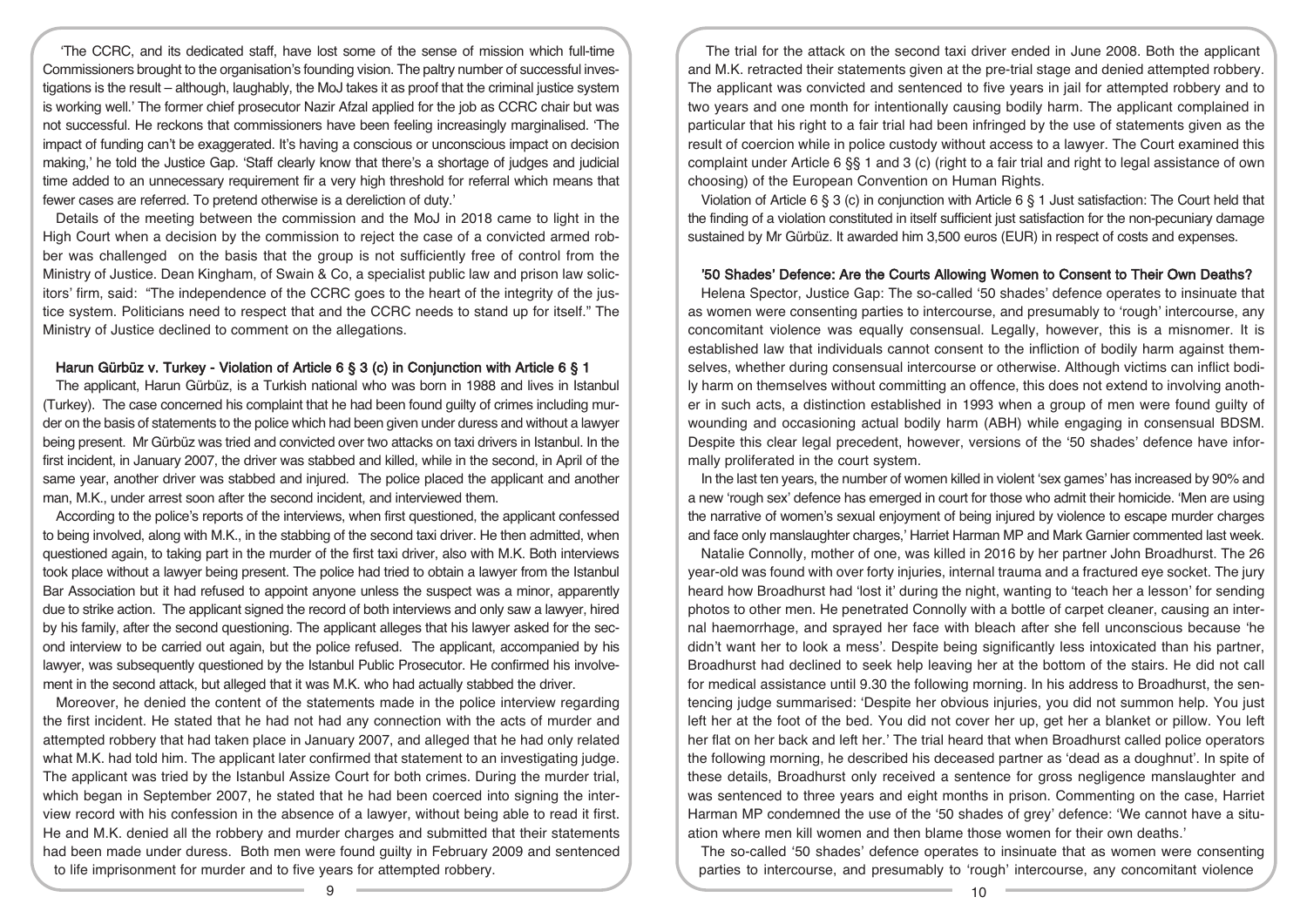was equally consensual. Legally, however, this is a misnomer. It is established law that individuals cannot consent to the infliction of bodily harm against themselves, whether during consensual intercourse or otherwise. Although victims can inflict bodily harm on themselves without committing an offence, this does not extend to involving another in such acts, a distinction established in 1993 when a group of men were found guilty of wounding and occasioning actual bodily harm (ABH) while engaging in consensual BDSM.

In 2016, Hannah Pearson, a 16-year-old school girl, was strangled and killed by James Morton, eight years her senior, whom she had met that day. Morton was described as being obsessed with strangulation, who frequently watched porn featuring strangulation. During the trial, the court heard that after the two got into bed, Morton began to lightly strangle her, which she did not object to, before strangling her forcibly for more than one minute, during which time she tried to gasp for air before she died. Pearson had been 'heavily intoxicated' when she was killed, while Morton was sober. The jury found Morton not guilty of murder but guilty of gross negligence manslaughter, and he was sentenced to 12 years in prison.

The difficulty in establishing a murder charge in these cases is often threefold: the problem with establishing causation; the categorisation of strangulation; and the troubled matter of consent, an embedded ambiguity in the law about sex, rough sex and rape. In terms of the former, post mortem for Natalie Connolly concluded that she had died from a combination of her injuries and the potentially fatal level of alcohol and cocaine that she had consumed. This presented a challenge: for Broadhurst to be guilty of murder, his actions had to be the singularlydecisive cause of her death. Given this ambiguity, The Crown Prosecution Service were doubtful that the jury would return a murder verdict, and so lowered the charge to manslaughter. The CPS simultaneously allowed Connolly to have been so intoxicated it killed her, yet sufficiently sober to consent to sex.

The second issue is the categorisation of strangulation as a crime in itself. According to Women's Aid, one woman on average is strangled to death by her partner every two weeks; yet strangulation assaults are not de facto classed as occasioning actual or grievous bodily harm. Instead, strangulation may be classified as battery, the least serious form of assault possible. While any assault during the course of consensual intercourse is unlawful, the normalisation of strangulation by men against women during sex has meant that prosecutors appear unwilling to press additional charges of assault occasioning grievous bodily harm or unlawful act manslaughter when it appears in cases, which could result in higher sentences.

The law is therefore in the anomalous situation where an attack on somebody which results in a victim suffering serious injuries could be charged as a grievous bodily harm, with a sentence that could exceed twenty years in custody, while Hannah Pearson's killer who strangled her during sex without her consent and with a degree of premeditation was only imprisoned for twelve years. Meanwhile, Natalie Connolly's killer could be released within two years.

More fundamentally, the '50 shades' defence relies on the presumption that a woman who consented to rough sex consented for its duration, up until the point at which they died. In Natalie Connolly's case, Broadhurst relied on the fact that the two had previously engaged in sadomasochistic sex. But although consent may be given, it may also be retracted and that retraction ignored. The website "We Can't Consent to This," established by Fiona Mackenzie following Natalie Connolly's death, emphasises the point: women cannot, and surely do not, consent to their serious injury or murder at the hands of their partners, with or without BDSM. In the words of the judge who ruled on Hannah Pearson's case: 'She had never been involved in such activity before, was very intoxicated and, if not totally unconscious, then certainly not think-

ing straight. She was in no position to object, trapped whilst you strangled her.' Yet a manslaughter charge fails to recognise the perpetrator's causal role in the woman's death, and nor does it recognise the lack of consent at the moment of death, the violence, sexual assault, or rape. Earlier this year a 52-year old German man Ralph Jankus used a Wartenberg Wheel, a spiked instrument normally used to diagnose nerve reactions, on his wife with such force that he perforated her bowel and she died of an internal haemorrhage. Despite a long history of domestic abuse, including testimony from Ms Jankus' son that she would be assaulted for going to the hairdresser without permission, and the fact that Mr Jankus waited for four days while his wife bled to death before seeking medical attention, Mr Jankus only received a suspended prison sentence. Prosecutors in Germany declined to charge him with murder.

As Harriet Harman commented last week, 'What an irony that the narrative of women's sexual empowerment is being used by men who inflict fatal injuries.' The more ominous problem is that the courts, under the guise of a legally false and evidentially unclear notion of 'consent' are enabling them to do so.

#### Man Jailed For 50 Minutes in 'Shortest Ever Prison Sentence'

Geoff Bennett, Independent: A man has been given what is believed to be Britain's shortest jail sentence of just 50 minutes. Shane Jenkins, of Portishead in Somerset, was told to use his time in custody to write letters of apology. The 23-year-old appeared in court after he smashed his former partner's window with a broom and fled from police. He pleaded guilty to damaging property, assaulting two officers and escaping custody during the incident on 30 May. Kenneth Bell, prosecuting, said after arguing with his former partner, Jenkins left her home and threatened to "brick the window". He later returned and smashed the window with a broom, Bristol Crown Court heard. Police were called on him at 3.30am but he shrugged off the officers and managed to flee. Judge Julian Lambert sent Jenkins into custody for 50 minutes. In the cell, Jenkins was given a pen and paper and wrote two letters, which the judge made him read out on his return to court.

# Robert Thomas and Joe Tomlinson: How Immigration Judicial Review Works

Two years ago we drew attention to the immigration judicial review system—by far the most active area of judicial review litigation and the vast majority of all judicial reviews in England and Wales. In that post, we identified why there was a pressing need for further empirical exploration of the topic: not only was there a lack of understanding of litigation patterns but, on the basis of the evidence available, it seemed there was an issue of whether disputes were being channelled appropriately to judicial review (Paul Daly's reflections on this post are available here). Since then, we have set about trying to build the evidence base that we argued was necessary to advance understanding. We collected data on the types of immigration judicial review claims and the views and experiences of people involved in the system. Our approach to the research was to collect both quantitative and qualitative data. We then combined the data gathered through these methods to inform our analysis. Our data included case-file analysis of Upper Tribunal judicial review cases and interviews with judges, representatives, users of the system, and others. We also undertook observations. Our full findings are set out in a detailed report, which we are publishing today. In this post, we provide a summary of our key conclusions.

Following the transfer of most immigration judicial reviews from the Administrative Court to the Upper Tribunal in 2013, the tribunal's caseload was initially very high, but has since declined. Most judicial reviews are fact-specific; they turn on their own specific facts and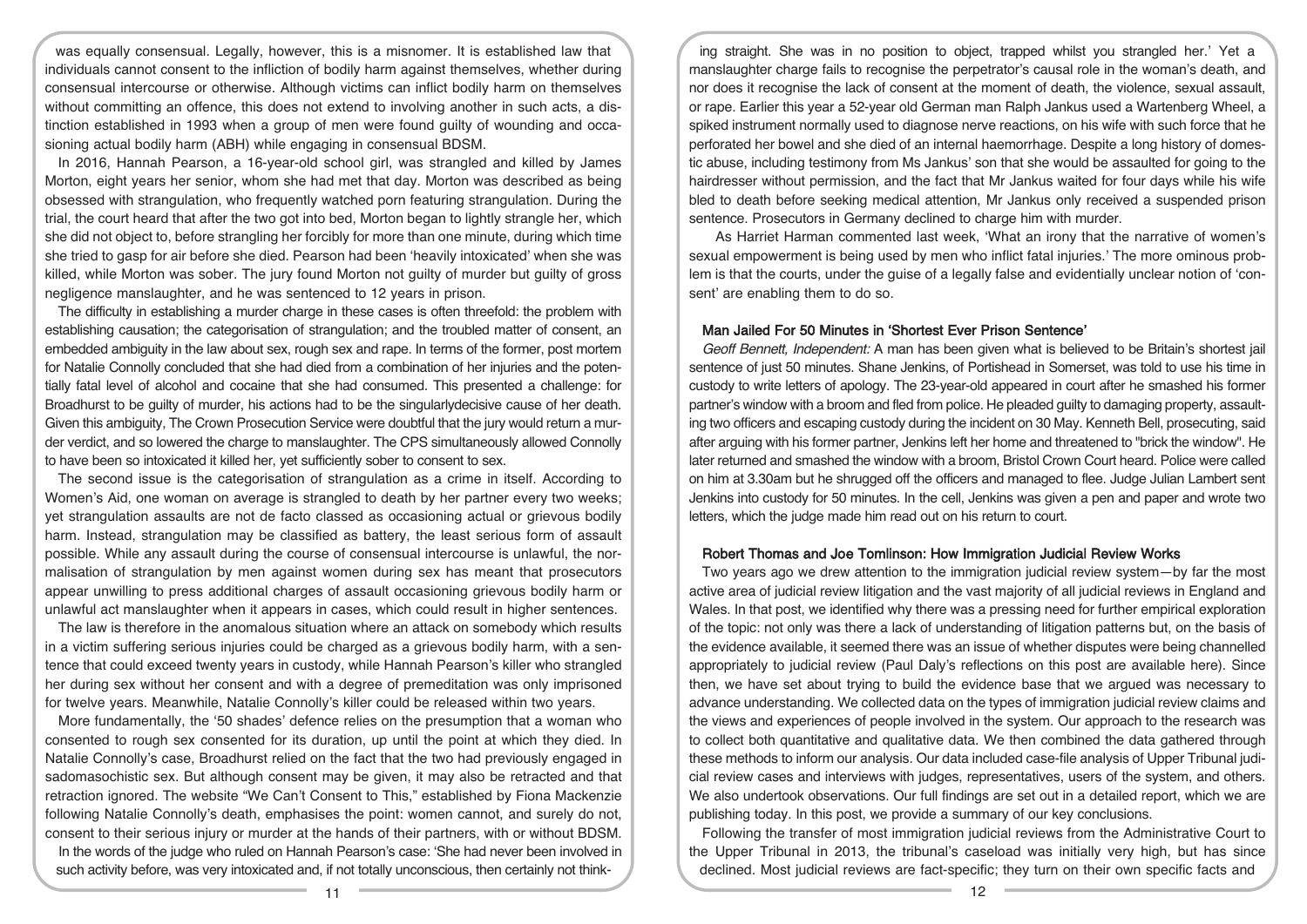circumstances and tend not to raise wider points of law and policy. Many claims raise issues concerning the application of asylum and human rights law, especially the right to respect for family and private life under Article 8 of the European Convention on Human Rights. Many judicial reviews are lodged in an attempt to secure an in-country right of appeal (instead of an out-of-country appeal). While there is an ongoing debate about the relative advantages of appeals as against judicial review, the removal of appeal rights under the Immigration Act 2014 does not seem to have led to a significant increase in judicial reviews.

Many judicial review claims are refused permission because the Upper Tribunal decides that they are unarguable. The use of template, standard, and unparticularised grounds of challenge is a common, though not universal, feature. There are continuing concerns regarding the variable quality of representation for claimants. Action has been taken to deter lawyers from repeatedly lodging abusive and vexatious judicial review claims. Anecdotally, this may have led to a reduction in the volume of judicial reviews. There is evidence that some people are at risk of exploitation by unscrupulous advisers. At the same time, good quality representatives work under a range of pressures and find that this environment can hinder their work.

The majority of judicial review claims are refused permission to proceed. Nonetheless, there are concerns about the quality of initial Home Office decisions. We encountered instances of poor decision-making effectively challenged by way of judicial review. We found that 20 per cent of the cases we examined are settled out of court, with an agreement that the case be reconsidered by the Home Office. We also encountered the phenomenon of "repeat judicial reviews." That is, when a second judicial review is lodged against a fresh Home Office decision which is very similar to the initial decision. This was symptomatic of wider issues of poor communication between the Home Office and claimants.

As regards the categories of immigration judicial reviews, there is a wide range of immigration decisions that are challenged by way of judicial review. However, much of the caseload is concentrated within a few categories of case: asylum and human rights claims certified as clearly unfounded; fresh asylum and human rights claims; and removal decisions. Many judicial review challenges are lodged either to secure an in-country appeal or to prevent or delay an individual's removal from the country. Challenges to Home Office delay used to feature prominently in the caseload, but this is no longer the case.

There is a wider debate concerning the appropriate remedies that should be available. Judicial review is an important remedy, but its scope is relatively limited. By contrast, appeals to tribunals involve a full re-hearing of a case. We encountered the view from representatives that a right of appeal to the tribunal is a more preferable and effective remedy than judicial review. We also encountered the argument that some specific types of decisions that affect an individual's fundamental rights, but are currently non-appealable, should attract a right of appeal. These include decisions concerning human trafficking, statelessness, and domestic violence.

As regards claimants, we found evidence that they are often desperate and find the process difficult to understand and stressful. Most, though not all, claimants are legally represented, but the quality of such representation varies enormously. Most claimants are self-funding. Very few claimants appear to be in receipt of legal aid. The process for seeking Exceptional Case Funding is perceived as being difficult. We encountered concerns about the ability of litigants in person to navigate the system effectively. The judicial review process was not designed with litigants in person in mind and there is accordingly a need to address the situation of litigants in person by,

for instance, greater provision of guidance. The Upper Tribunal is aware of this challenge.

The wider programme of tribunal modernisation will in the future mean that aspects of the judicial review process will be digitalised. This will include both online applications and document-sharing. This is likely to enhance the efficiency of the process. Nevertheless, the parameters of the project are still being developed. More information needs to be made public about the project to enhance transparency and give the public and stakeholders the opportunity to scrutinise the project's development. The greater use of Tribunal Caseworkers, another part of the ongoing reforms, will free up judicial time, but needs appropriate monitoring and oversight.

There is little reason to think that alternative dispute resolution would operate effectively as an alternative to judicial review in the immigration context. Nonetheless, the various forms of alternative dispute resolution already built into the process, such as administrative review, re-application, and settlement, could be made to work more effectively. The full implications of the withdrawal of appeal rights by the Immigration Act 2014 requires wider evaluation. The question whether to restore full appeal rights is a policy question. Nonetheless, it is arguable that certain decisions affecting issues of fundamental rights – human trafficking, statelessness, and domestic violence – could be more effectively handled through appeals than judicial review.

From one perspective, our findings pertain to the immigration judicial review system and we hope the new evidence we gather benefits the advancement of that specialist discussion. From another perspective, however, this is also a study of what many judicial reviews look like in a state where public law litigation typically revolves around large machine bureaucracies. It is striking how different the realities of this area of litigation are next to the discussion of judicial review often found in constitutional theory.

#### HMP Ashfield - Serious Weaknesses in Release and Rehabilitation Work

HMP Ashfield, a prison near Bristol holding only men convicted of sexual offences, was assessed as 'good', the highest grade, for safety, respectful detention and purposeful activity. However, around 85% of the 400 men presented a high or very high risk of harm to the public and inspectors were concerned that rehabilitation and release planning was not sufficiently good. Peter Clarke, HM Chief Inspector of Prisons, said Ashfield was very safe, with only one fight and seven assaults recorded in the six months prior to the inspection. Use of force (by staff) was similarly low. The prison was urged, though, to understand survey results suggesting a third of prisoners had felt unsafe at some point during their time in Ashfield.

Inspectors found that the prison provided a respectful environment, and relationships between staff and prisoners were particularly strong, with 86% of prisoners saying that staff treated them with respect. The Ashfield buildings were in good condition, there was no overcrowding, and there were areas devoted to gardens and animal husbandry. Purposeful activity – including training and education – had improved significantly since the last inspection in 2015. Ofsted inspectors found that provision across the board in education, skills and work was good and there were high quality facilities for sports and exercise, and a good library. Time out of cell for prisoners was exceptionally good.

However, Mr Clarke said the positive findings were "to some extent balanced by some disappointing findings in rehabilitation and resettlement planning… the weaknesses we found were serious, and were exacerbated by the specialist requirements of the prisoner population at Ashfield." Inspectors found that the level and quality of contact between prisoners and offender supervisors – staff who assist prisoners in carrying out sentence plans – had declined since 2015. "The ability of the prison to reduce the risk posed by this high-risk group of prisoners was inhibited by the fact that some 45% of them did not have an up-to-date OASys (Offender Assessment System) assess-